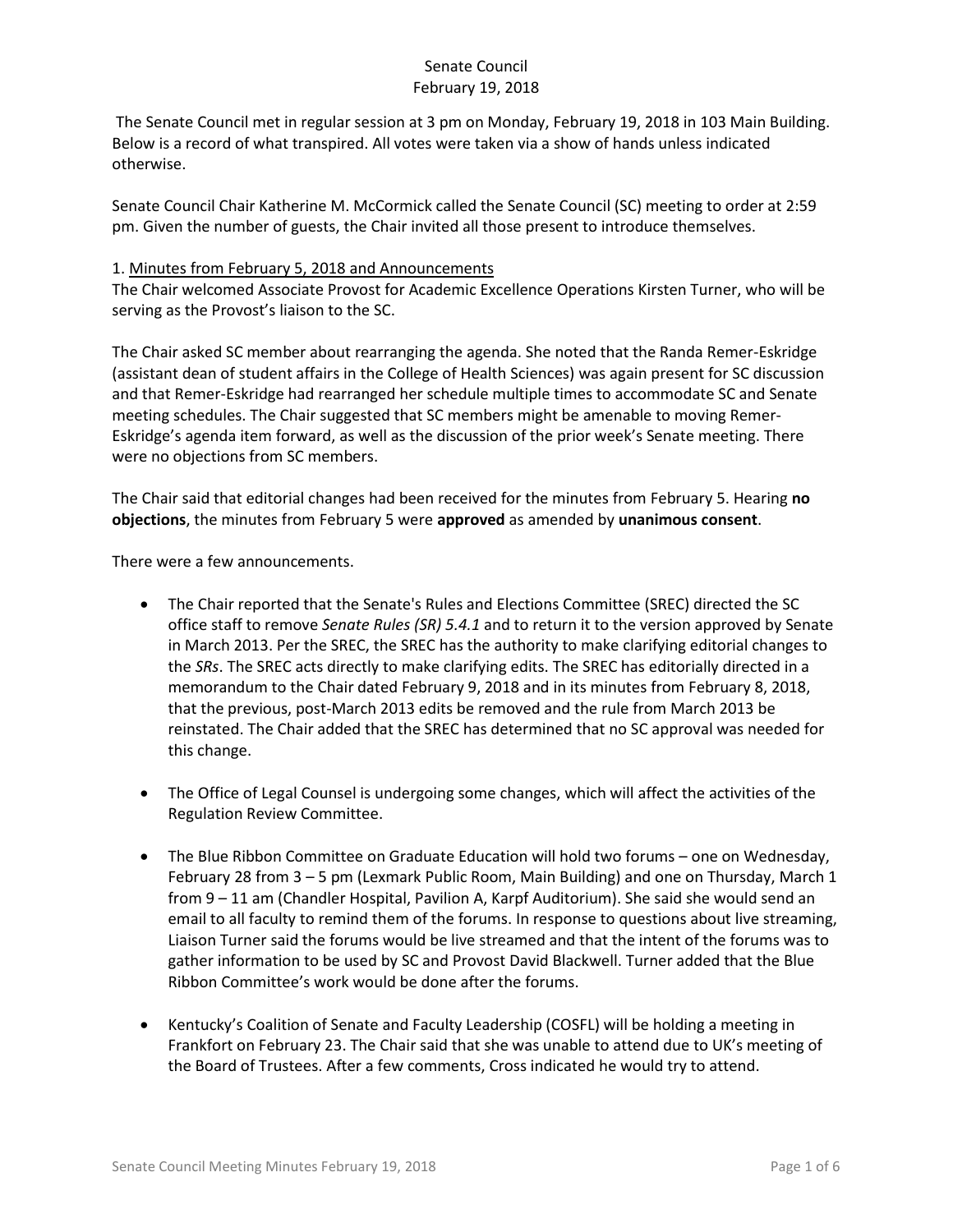#### 4. Degree Recipient

#### a. Request for Waiver of Senate Rules for College of Health Sciences Student PM-01

Ms. Brothers shared supporting documentation for the agenda item. Tagavi asked that it be shown onscreen but the Chair reminded him that the document was FERPA-protected and could not be shown on-screen due to the presence of non-members. Guest Remer-Eskridge (assistant dean of student affairs in the College of Health Sciences) came forward and reminded SC members that she had attended a previous SC meeting to request the addition of student PM-01 to the December degree list, which SC approved, as did the University Senate. She was in attendance to ask the SC to waive *SR 5.4.1*, specifically the requirement that at least 25% of the minimum credit hours required for the degree be earned from UK.

SC members discussed the authority to waive rules and was eventually satisfied that the SC had the authority to waive the *SR* and to report its action to the Senate at the Senate's next meeting.

There was extensive discussion regarding the wording of the motion to waive the pertinent SR. There was some sentiment to include in the motion a description of the series of errors that had occurred throughout the process pertaining to student PM-01. By the end of the discussion of the motion, however, the SC members offering an opinion believed that a number of errors had occurred in a variety of areas and a descriptive listing of errors would not be useful. Grossman **moved** that due to exigent circumstances caused by University errors, the SC waive *SR 5.4.1.B* for student PM-01 with no intent of establishing a precedent. Bird-Pollan **seconded**. There was no further discussion. A **vote** was taken and the motion **passed** with two opposed and none abstained.

#### 2. Proposed Revision to Minutes from January 22, 2018

Schroeder **moved** to amend the previously adopted minutes from January 22, 2018 as distributed. Bird-Pollan **seconded**. Tagavi vehemently objected to revising the minutes. After discussion, a compromise was reached whereby the revised minutes would be posted in "track changes" with a footnote indicating the date of the change. A **vote** was taken and the motion **passed** with none opposed.

### 7. Senate Meeting Roundtable

The Chair invited SC members to offer their thoughts about the February Senate meeting. Brion suggested that SC be more careful about the version of a committee's report that is presented to Senate. She said it was unnecessarily confusing. Bird-Pollan said that she was confused about Tagavi's objection to Schroeder's responses to questions when Schroeder was presenting a report from the Senate's Academic Programs Committee (SAPC). Tagavi responded that once a motion was on the floor, debate had started and it was the Chair's responsibility to call on people in the exact order in which hands were raised. He stated that the Chair did not have the authority to allow a presenter to respond to a question or comment from a senator if the presenter had not raised their hand and waited their turn; he stated that Schroeder had repeatedly talked without getting permission to do so. Cross explained that the motion was technically not on the floor for debate until the Chair said it was ready for debate, but that some bodies, including Senate, traditionally allow a presenter to act as chair and preside over discussion. He indicated that the decision to do so was in the purview of the Chair. Schroeder wondered how her presentation of the SAPC's work differed from Tagavi's presentation of SREC work, when both she and Tagavi acted similarly in answering questions from senators.

The Chair noted that she had received at least four different interpretations about what Robert's Rules of Order Newly Revised said regarding permission to speak. She suggested that this particular discussion be postponed, noting the day's full agenda and the invited guests waiting for review of their particular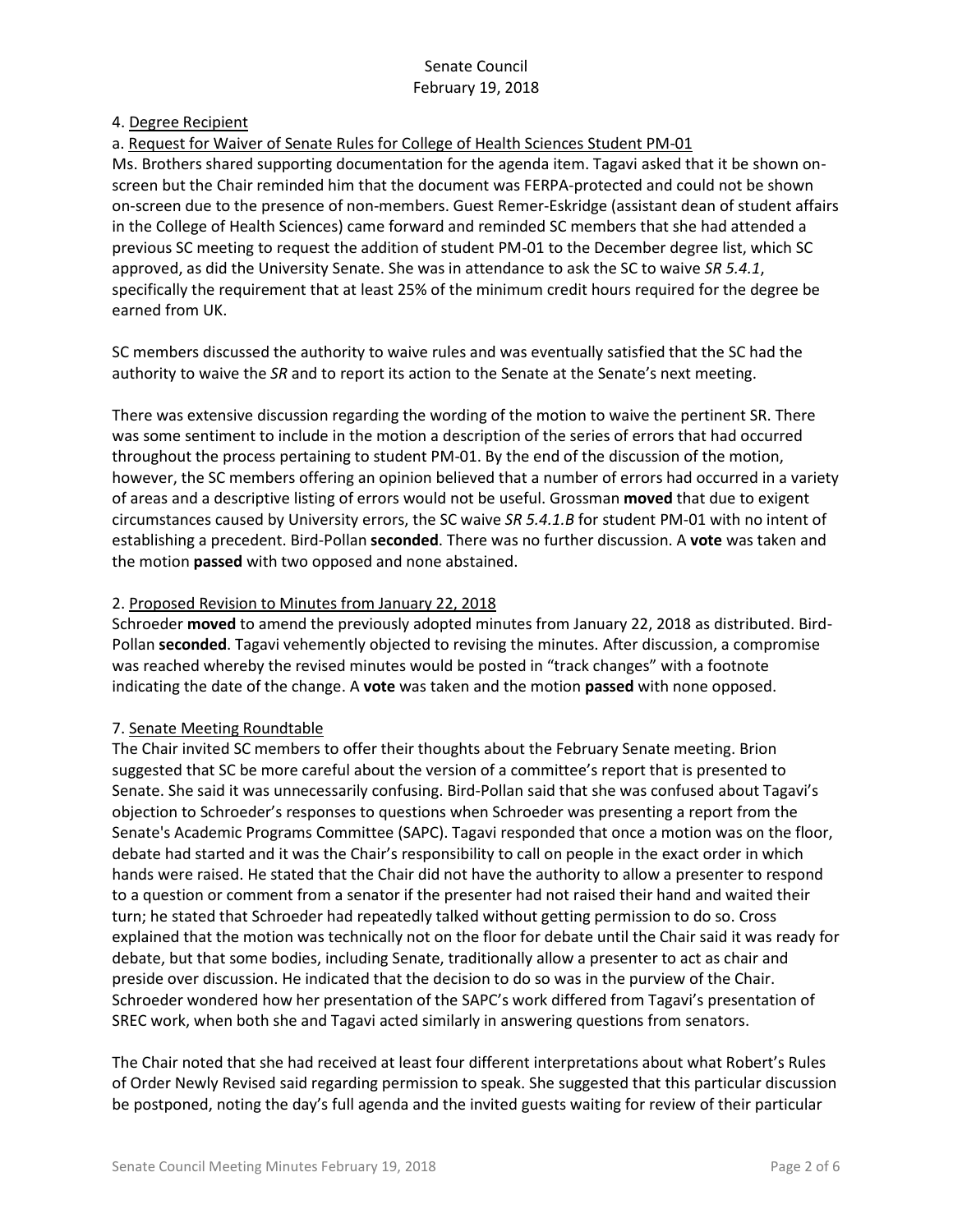agenda items. Tagavi said that two wrongs did not make a right and that no debate should be had until the Chair puts a motion on the floor. He said it was fine if it was implied that the motion was on the floor but once the motion was on the floor, the presenter does not have the floor and the Chair must call on those asking questions. He said that Schroeder did not raise her hand and so Schroeder therefore could not speak. Wood suggested that the subject be the topic of discussion at the SC's summer retreat and there were no objections.

Cross said that he had asked that the roundtable item be moved up on the agenda. He said he wanted to be sure that the minutes reflected Provost Blackwell explicit recognition of the valuable role that faculty play as senators, in addition to their roles as teachers and researchers.

#### 3. Old Business

### a. Senate's Academic Programs Committee (SAPC) – Margaret Schroeder, Chair

i. Proposed New Graduate Certificate in Professional and Technical Writing

Schroeder, chair of the Senate's Academic Programs Committee (SAPC), explained the proposal. The **motion** from the SAPC was a recommendation that the University Senate not approve, based on its academic excellence, the establishment of a new Graduate Certificate in Professional and Technical Writing, in the Department of Writing, Rhetoric, and Digital Studies within the College of Arts and Sciences. Because the motion came from committee, no **second** was required. Schroeder said that among the SAPC's concerns was that the proposed certificate was nine hours, while most benchmark offerings were 12 credit hours and that the UK certificate was the only one that would be offered asynchronously online and possibly completed on a part-time basis in one year. She suggested that Rice be invited to comment and offer his thoughts about his department's proposal.

Guest Jeff Rice (AS/Writing, Rhetoric and Digital Studies, department chair) stated that the faculty of record identified three primary audiences for the proposal: members of the military, members of the legal profession, and scientific researchers. He said having fewer numbers of required credits would allow a potential student to complete the certificate more quickly than the student could do with another institution. He asserted that the SAPC did not engage in any conversation with him about their deliberations. The Department of Writing, Rhetoric and Digital Studies was more than qualified to perform the type of instruction required for the certificate and he did not understand why UK would not advance the certificate.

There was extensive discussion among SC members and with Rice and Guest Mark Kornbluh, College of Arts and Sciences dean. During the discussion Tagavi complained multiple times that Schroeder did not have the right to speak about the proposal unless she raised her hand and was called on; he did not believe she had the right to respond to questions and comments. Cross indicated again that the Chair retained the prerogative to recognize whomever she felt would help facilitate an effective discussion. For the remainder of the discussion, SC members who wished Schroeder to respond to queries asked their questions directly of Schroeder, or the Chair explicitly stated that Schroeder was welcome to respond. The discussion pertaining to the proposal primarily focused on the number of credit hours required for the certificate, the credentials of faculty charged with instructing students on legal writing, and how the proposed certificate would fill a need for members of the military who would have likely already gone through officer training.

Grossman **moved** to offer a substitute motion, to approve the proposed new Graduate Certificate in Professional and Technical Writing. Tagavi **seconded**. In response to questions from Bird-Pollan, Schroeder stated that all SAPC members were present for the vote on the proposal and seven were in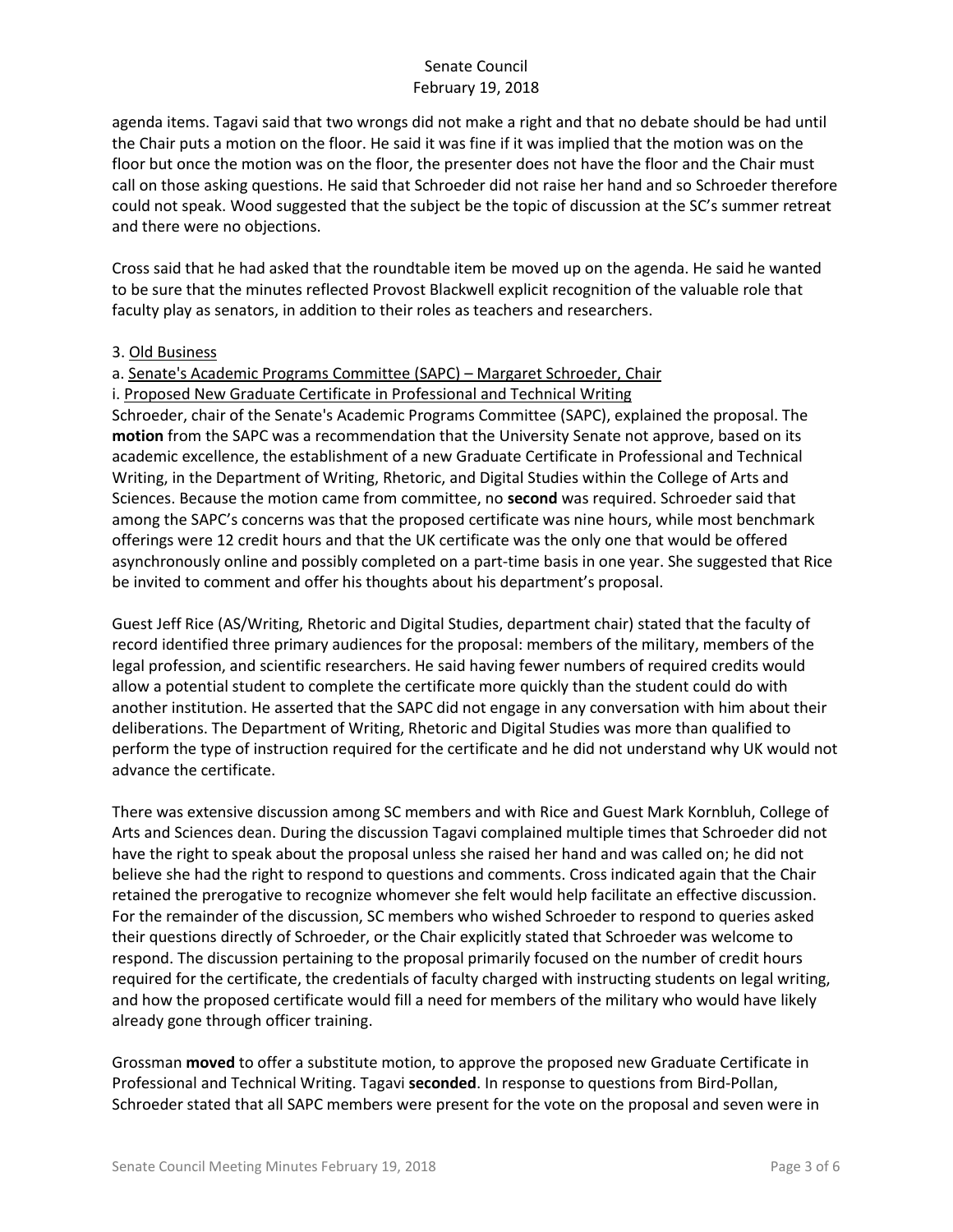favor of the motion to not approve and one abstained; Schroeder stated that she did not typically vote. Schroeder explained that the SAPC's concerns were not limited to the number of credit hours, but that SAPC did review similar offerings at benchmark institutions; the SAPC noted that the proposed certificate did not match the certificates offered by benchmark institutions. She noted that the SAPC specifically asked Rice for information about how the proposed certificate differed from those of benchmark institutions but that Rice did not respond. Instead, the College's administrative assistant replied by indicating that the issue was moot and irrelevant. In response to a question from Brion, Rice explained that the proposed new certificate would offer continuing education instruction to students already employed in the workforce with information about appropriate content and style that the students did not receive at the undergraduate level. Blonder stated that if the SC was not comfortable with nine credit hours as the minimum number of credit hours for a graduate certificate, then a rule change could be discussed at a future date. She asserted that nine credit hours seemed reasonable for the proposed certificate. Schroeder commented that the request from the SAPC to Rice was that if the program faculty intended to keep the certificate at nine hours, then he should submit a rationale for keeping the proposal at nine credit hours. She said that the SAPC asked for that information four times and thought throughout the process that having that information would be instrumental in approving the proposed new certificate.

A **vote** was taken on the motion to allow a substitute motion and the motion **passed** with none opposed. Grossman then **moved** that the University Senate approve, based on its academic excellence, the establishment of a new Graduate Certificate in Professional and Technical Writing, in the Department of Writing, Rhetoric, and Digital Studies within the College of Arts and Science. Tagavi **seconded**. Schroeder suggested a **friendly amendment** that the motion include a clause requiring Rice to submit a rationale for keeping the certificate at nine credit hours. Grossman **did not accept** that as a friendly amendment, but Kornbluh and Rice both stated that the rationale would be forthcoming. A **vote** was taken and the motion **passed** with none opposed.

ii. Recommendations for Significant Changes [to be discussed pending receipt of SAPC recommendation] Schroeder explained the proposal and reviewed the changes made by the SAPC (in yellow) since the SC last discussed it. There was lengthy discussion about the proposal. There were a few concerns raised by SC members, described below.

- If the standard is a 25% change in curriculum, a certificate comprised of nine credit hours could trigger the significant change rule by changing just one course.
- The Office of Strategic Planning and Institutional Effectiveness (OSPIE) has the authority to determine if a proposal meets the definition of "substantive change" as promulgated by the Southern Association of Colleges and Schools Commission on Colleges (SACSCOC) per the language in the new subsection (5) [within *SR 3.2.3.C.2.(a)*], but it was not acceptable for OSPIE to be able to determine if a proposal reached any of the standards in (1), (2), (3), or (4), which would essentially trigger Senate action.
- It was not explicitly clear as to which entity would serve as final arbiter in a disagreement about whether or not a change triggered the significant change process.

SC members then discussed the possibility of returning the proposal to the SAPC for further deliberation. Schroeder indicated that due to the SAPC's current workload, she was not sure if the SAPC could return to it during the current academic year. There was brief discussion about who could revise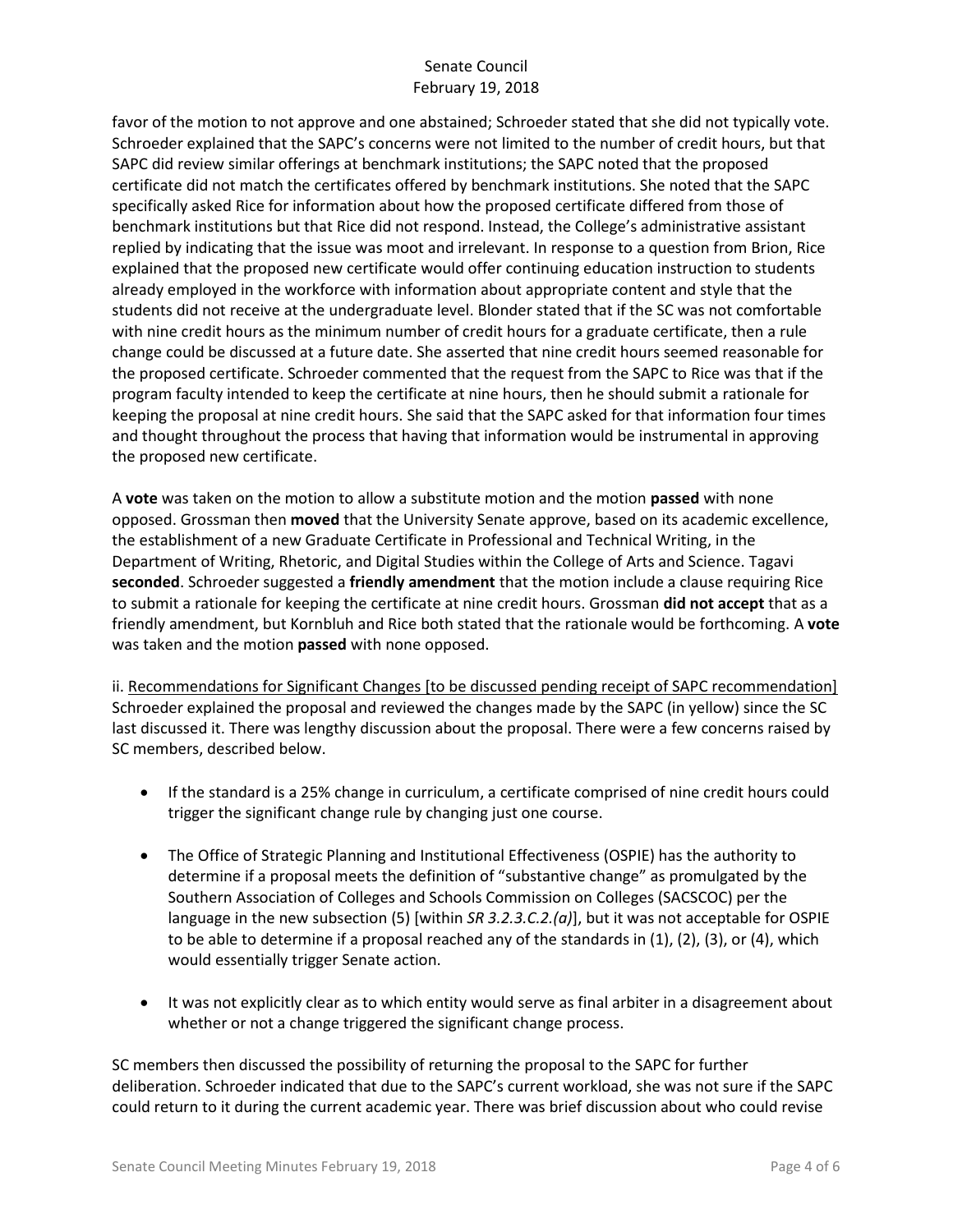the proposal. Cross **moved** that the SC defer action on the proposed changes until the SC Chair deems the proposal has been sufficiently revised to discuss again. Brion **seconded**. When there was no further discussion, a **vote** was taken and the motion **passed** with none opposed and one abstained. Wood offered to begin work on this revision.

## iii. Recommendation for Professional Degree Programs [to be discussed pending receipt of SAPC recommendation]

Schroeder explained the proposal and said that she had met with a number of individuals, including the chair of the Graduate Council, the Assistant Provost for Strategic Planning and Institutional Effectiveness, and the current and past chairs of the Senate's Rules and Elections Committee (SREC). SC members discussed the proposal. Guest Annie Davis Weber, assistant provost for strategic planning and institutional effectiveness, confirmed for Bird-Pollan that the JD degree was universally recognized as a professional degree. Schroeder noted that the approval process for programs from the College of Law would continue to be processed in the same manner – that process was not changed during the SAPC's deliberations. Tagavi pointed out the use of "doctor's degree" in the proposed revision to SR 9.14.2 and Schroeder indicated she would revise that language to instead use "doctoral degree."

The Chair stated that the **motion** from the SAPC was a recommendation to approve the proposed changes to the *SR* related to professional degree programs. Because the motion came from committee, no **second** was required. A **vote** was taken and the motion **passed** with none opposed.

The Chair noted that it was after five o'clock and asked SC members about what agenda items they thought they might be able to review quickly. Schroeder asked that the proposed new BA in US Culture and Business Practices be reviewed, but Tagavi indicated that he had significant concerns with the proposal. The Chair then asked if the SC was willing to review the proposal from the Senate Committee on Distance Learning and eLearning (SCDLeL) and there were no objections.

### b. Senate Committee on Distance Learning and eLearning (SCDLeL) - Roger Brown, Chair i. Proposed Changes to *Senate Rule 5.1.8.1* ("Unilateral Removal for Failure to Attend First Two Class Periods")

Guest Roger Brown, (AG/Agricultural Economics, chair of the Senate Committee on Distance Learning and eLearning (SCDLeL), explained the proposal and said that it had already been approved by the SC in November, but that Katherine suggested it return to SC. The Chair confirmed for Brown that she had sent on to SC members the comments that Tagavi had made regarding the proposal. There was general discussion about the proposed changes, with the Chair noting that the rule specifically related to a previous conversation at SC involving Registrar Kim Taylor about financial aid disbursement and class rolls. Discussion continued.

Blonder **moved** that the SC postpone discussion on the proposed changes to *SR 5.1.8.1* ("Unilateral Removal for Failure to Attend First Two Class Periods") until such time as the Registrar presents a proposal to address complying with federal financial aid rules and class rolls. Guest Taylor indicated that she would try to bring a proposal to SC within the next couple weeks. Tagavi **seconded**. A **vote** was taken and the motion **passed** with none opposed and one abstained.

There was no formal motion made, but the meeting was adjourned by general consensus at 5:27 pm.

Respectfully submitted by Katherine M. McCormick, Senate Council Chair